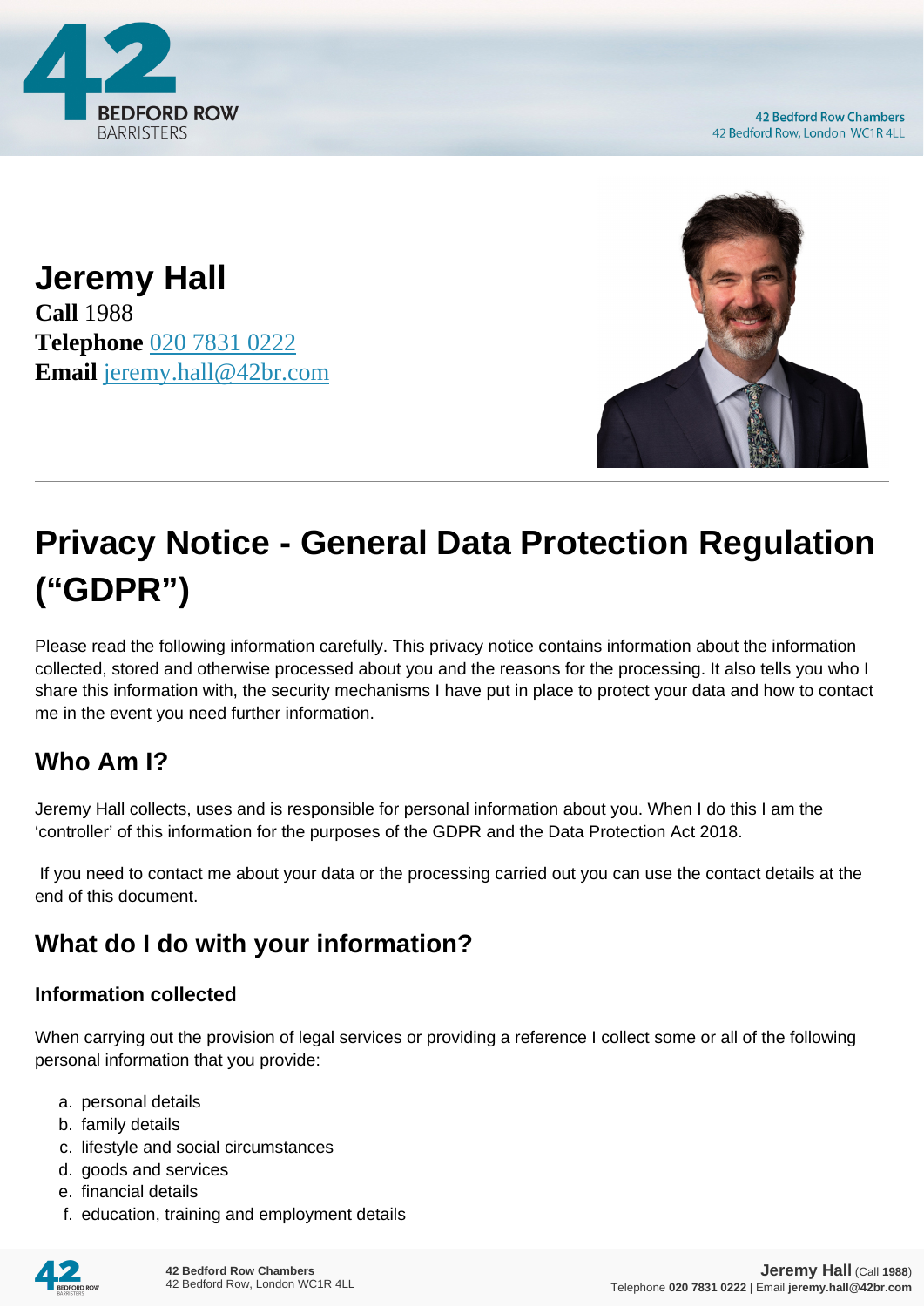

- g. physical or mental health details
- h. racial or ethnic origin
- i. political opinions
- j. religious, philosophical or other beliefs
- k. trade union membership
- l. sex life or sexual orientation
- m. genetic data
- n. biometric data for the purpose of uniquely identifying a natural person
- o. criminal proceedings, outcomes and sentences, and related security measures
- p. other personal data relevant to instructions to provide legal services, including data specific to the instructions in question.

#### **Information collected from other sources.**

The same categories of information may also be obtained from third parties, such as other legal professionals or experts, members of the public, your family and friends, witnesses, courts and other tribunals, investigators, government departments, regulators, public records and registers,

# **How I use your personal information: Purposes**

I may use your personal information for the following purposes:

- i. to provide legal services to my clients, including the provision of legal advice and representation in courts, tribunals, arbitrations, and mediations
- ii. to keep accounting records and carry out office administration
- iii. to take or defend legal or regulatory proceedings or to exercise a lien
- iv. to respond to potential complaints or make complaints
- v. to check for potential conflicts of interest in relation to future potential cases
- vi. to promote and market my services
- vii. to carry out anti-money laundering and terrorist financing checks
- viii. to train other barristers and when providing work-shadowing opportunities
- ix. to respond to requests for references
- x. when procuring goods and services
- xi. to publish legal judgments and decisions of courts and tribunals
- xii. as required or permitted by law.

# **Whether information has to be provided by you, and why**

If I have been instructed by you or on your behalf on a case or if you have asked for a reference, your personal information has to be provided, to enable me to provide you with advice or representation or the reference, and to enable me to comply with my professional obligations, and to keep accounting records.

# **The legal basis for processing your personal information**

I rely on the following as the lawful bases on which I collect and use your personal information:

• If you have consented to the processing of your personal information, then I may process your information

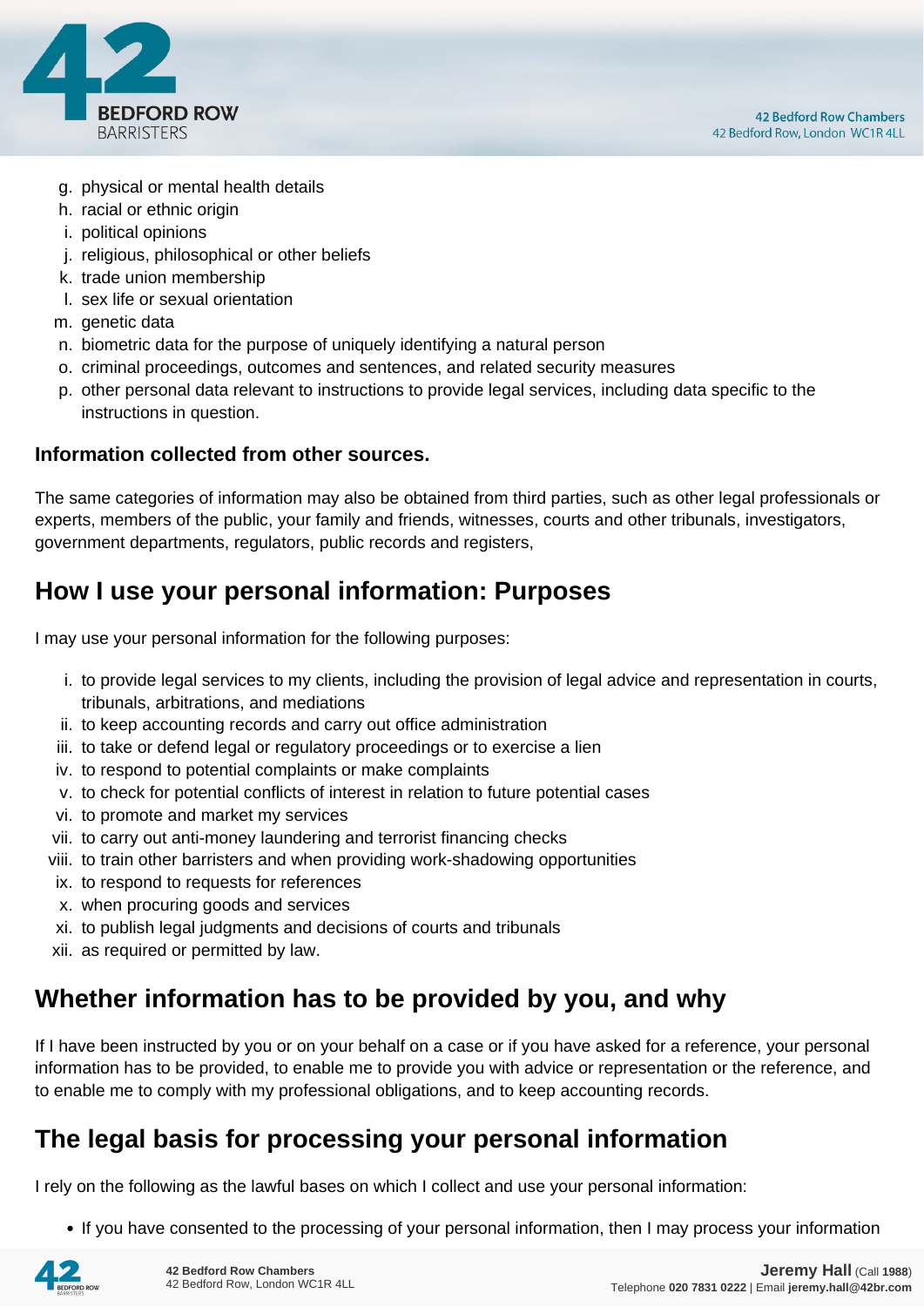

for the Purposes set out above to the extent to which you have consented to me doing so.

- If you are a client, processing is necessary for the performance of a contract for legal services or in order to take steps at your request prior to entering into a contract.
- In relation to information which is in categories (g) to (o) above (these being categories which are considered to include particularly sensitive information and which include information about criminal convictions or proceedings) I rely on your consent for any processing for the purposes set out in purposes (ii), (iv), (vi), (viii) and (ix) above. I need your consent to carry out processing of this data for these purposes. However, if you do not consent to processing for purposes (iv) and (ix) (responding to potential complaints and providing a reference) I will be unable to take your case or to provide a reference. This is because I need to be able to retain all the material about your case until there is no prospect of a complaint and to provide an informed and complete reference.
- In relation to information in categories (g) to (o) above (these being categories which are considered to be particularly sensitive information and include information about criminal convictions or proceedings), I am entitled by law to process the information where the processing is necessary for legal proceedings, legal advice, or otherwise for establishing, exercising or defending legal rights.
- In relation to information which is not in categories (g) to (o) above, I rely on my legitimate interest and/or the legitimate interests of a third party in carrying out the processing for the Purposes set out above.
- In certain circumstances processing may be necessary in order that I can comply with a legal obligation to which I am subject (including carrying out anti-money laundering or terrorist financing checks).
- The processing is necessary to publish judgments or other decisions of courts or tribunals.

# **Who will I share your personal information with?**

 If you are a client, some of the information you provide will be protected by legal professional privilege unless and until the information becomes public in the course of any proceedings or otherwise. As a barrister I have an obligation to keep your information confidential, except where it otherwise becomes public or is disclosed as part of the case or proceedings.

It may be necessary to share your information with the following:

- data processors, such as my Chambers staff, IT support staff, email providers, data storage providers
- other legal professionals
- experts and other witnesses
- prosecution authorities
- courts and tribunals
- the staff in my chambers
- trainee barristers
- lay clients
- family and associates of the person whose personal information I am processing
- in the event of complaints, the Head of Chambers, other members of Chambers who deal with complaints, the Bar Standards Board, and the Legal Ombudsman
- other regulatory authorities
- current, past or prospective employers
- education and examining bodies
- business associates, professional advisers and trade bodies, e.g. the Bar Council
- the intended recipient, where you have asked me to provide a reference.
- the general public in relation to the publication of legal judgments and decisions of courts and tribunals .

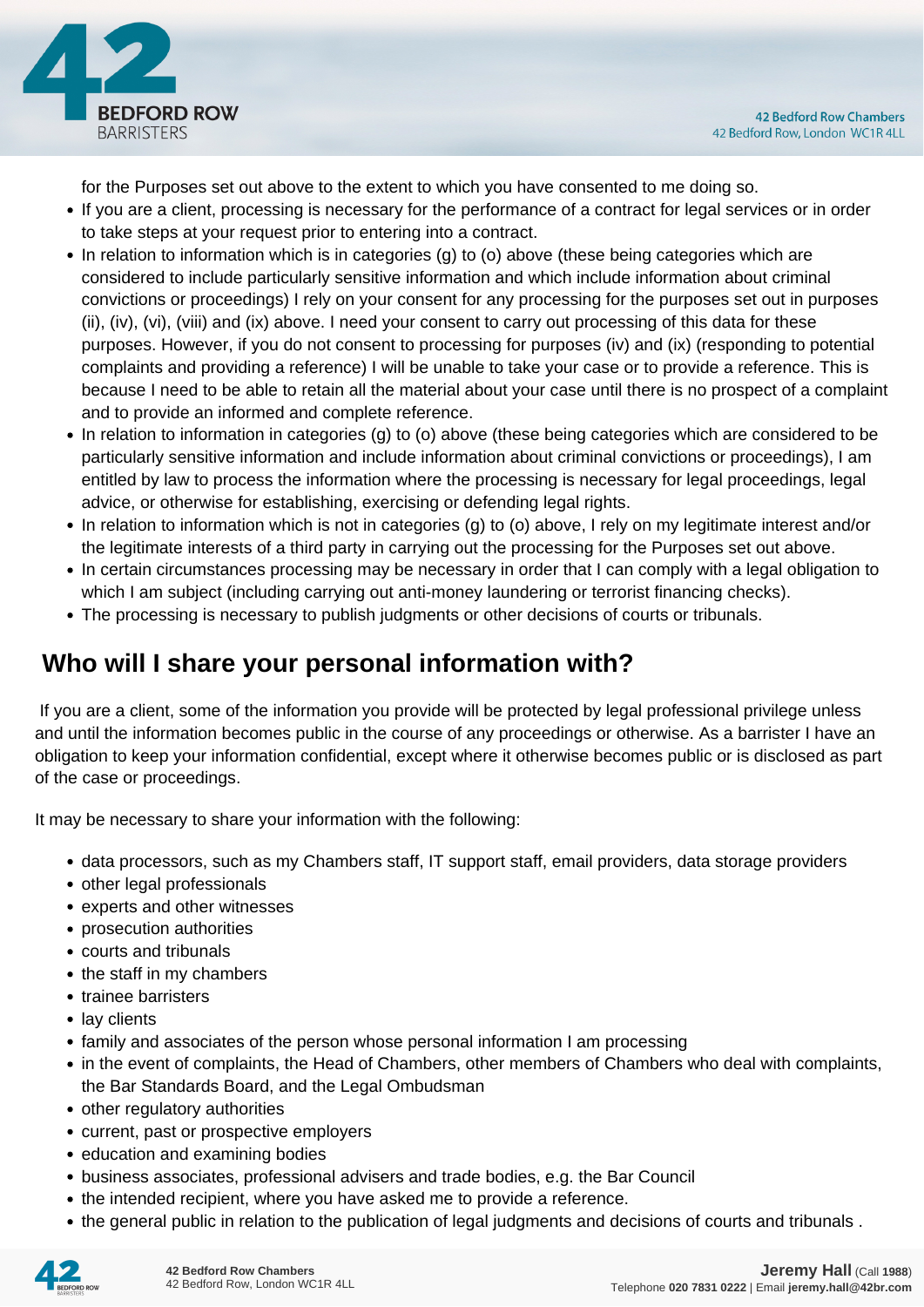

I may be required to provide your information to regulators, such as the Bar Standards Board, the Financial Conduct Authority or the Information Commissioner's Office. In the case of the Information Commissioner's Office, there is a risk that your information may lawfully be disclosed by them for the purpose of any other civil or criminal proceedings, without my consent or yours, which includes privileged information.

I may also be required to disclose your information to the police or intelligence services, where required or permitted by law.

# **Sources of information**

The personal information I obtain may include information which has been obtained from:

- other legal professionals
- experts and other witnesses
- prosecution authorities
- courts and tribunals
- trainee barristers
- lay clients
- family and associates of the person whose personal information I am processing
- in the event of complaints, the Head of Chambers, other members of Chambers who deal with complaints, the Bar Standards Board, and the Legal Ombudsman
- other regulatory authorities
- current, past or prospective employers
- education and examining bodies
- business associates, professional advisers and trade bodies, e.g. the Bar Council
- the intended recipient, where you have asked me to provide a reference.
- the general public in relation to the publication of legal judgments and decisions of courts and tribunals .
- data processors, such as my Chambers staff, IT support staff, email providers, data storage providers and typists
- public sources, such as the press, public registers and law reports.

# **Transfer of your information outside the European Economic Area (EEA)**

This privacy notice is of general application and as such it is not possible to state whether it will be necessary to transfer your information out of the EEA in any particular case or for a reference. However, if you reside outside the EEA or your case or the role for which you require a reference involves persons or organisations or courts and tribunals outside the EEA then it may be necessary to transfer some of your data to that country outside of the EEA for that purpose. If you are in a country outside the EEA or if the instructions you provide come from outside the EEA then it is inevitable that information will be transferred to those countries. If this applies to you and you wish additional precautions to be taken in respect of your information please indicate this when providing initial instructions.

Some countries and organisations outside the EEA have been assessed by the European Commission and their data protection laws and procedures found to show adequate protection. The list can be found here. Most do not. If your information has to be transferred outside the EEA, then it may not have the same protections and you

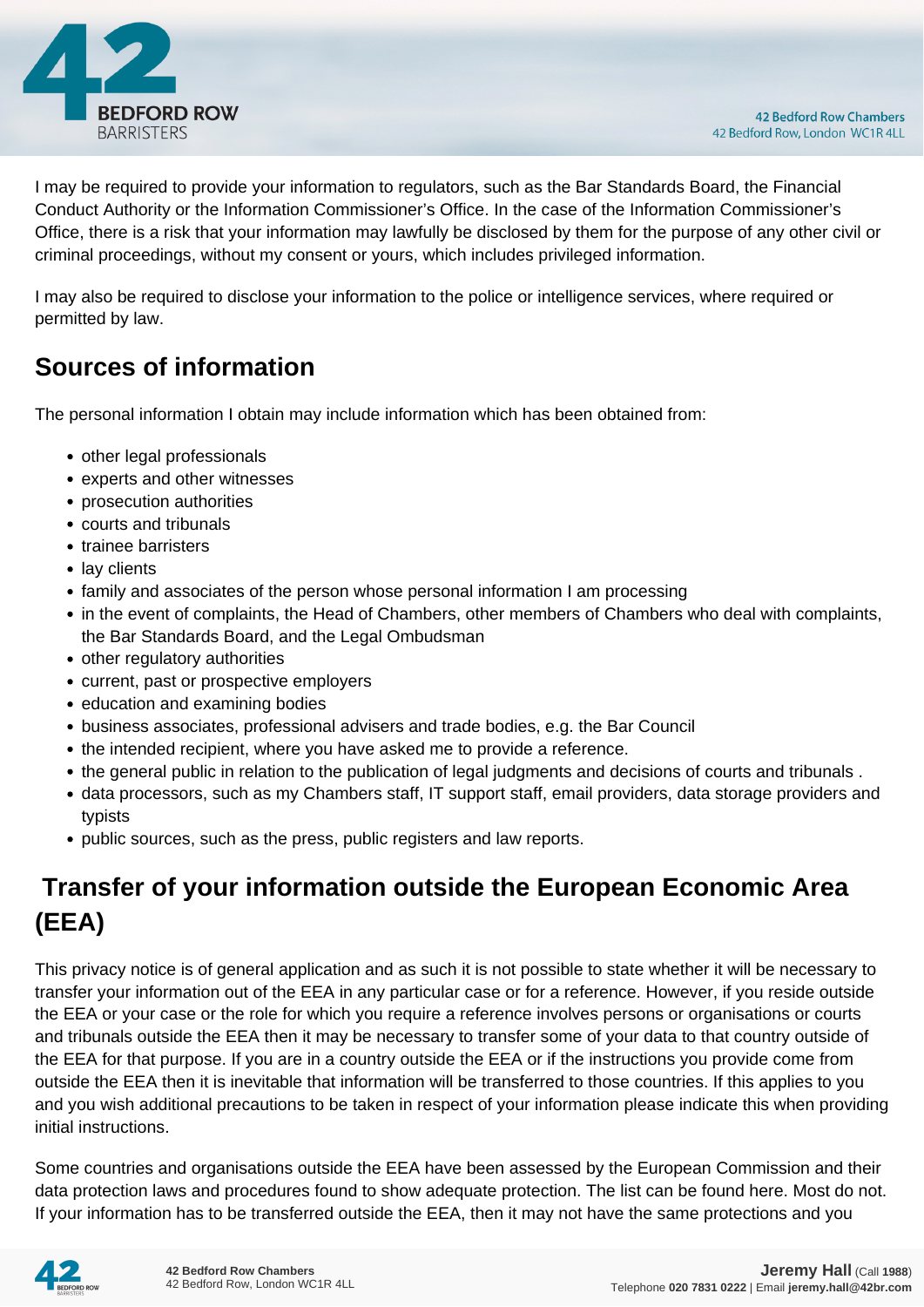

may not have the same rights as you would within the EEA.

I may transfer your personal information to the following which are located outside the European Economic Area (EEA):

cloud data storage services based in the USA who have agreed to comply with the EU-

U.S. Privacy Shield, in order to enable me to store your data and/or backup copies of your data so that I may access your data when I need to. The USA does not have the same data protection laws as the EU but the EU-U.S. Privacy Shield has been recognised by the European Commission as providing adequate protection. To obtain further details of that protection see [https://ec.europa.eu/info/law/law-topic/data- protection/data-transfers](https://ec.europa.eu/info/law/law-topic/data- protection/data-transfers-outside-eu/eu-us-privacy-shield_en)[outside-eu/eu-us-privacy-shield\\_en.](https://ec.europa.eu/info/law/law-topic/data- protection/data-transfers-outside-eu/eu-us-privacy-shield_en)

cloud data storage services based in Switzerland, in order to enable me to store your data and/or backup copies of your data so that I may access your data when I need to. Switzerland does not have the same data protection laws as the EU but has been recognised by the European Commission as providing adequate protection; see https://ec.europa.eu/info/law/law-topic/data-protection/data-transfers-outsideeu/adequacy-protection-personal-data-non-eu-countries\_en.

If I decide to publish a judgment or other decision of a Court or Tribunal containing your information then this will be published to the world.

I will not otherwise transfer personal information outside the EEA except as necessary for providing legal services or for any legal proceedings.

If you would like any further information please use the contact details at the end of this document.

# **How long will I store your personal data?**

I will normally store all your information:

- For 16 years from the last work done on a case. This is because it may be needed for potential legal proceedings. At this point any further retention will be reviewed and the data will be marked for deletion or marked for retention for a further period. The latter retention period is likely to occur only where the information is needed for legal proceedings, regulatory matters or active complaints. Deletion will be carried out (without further notice to you) as soon as reasonably practicable after the data is marked for deletion.
- Names and contact details held for marketing purposes will be stored indefinitely or until I or my clerks become aware or are informed that the individual has ceased to be a potential client.

# **Consent**

As explained above, I am relying on your explicit consent to process your information in categories (g) to (o) above. You provided this consent when you agreed that I would provide legal services/you asked me to provide a reference.

You have the right to withdraw this consent at any time, but this will not affect the lawfulness of any processing activity I have carried out prior to you withdrawing your consent. However, where I also rely on other bases for

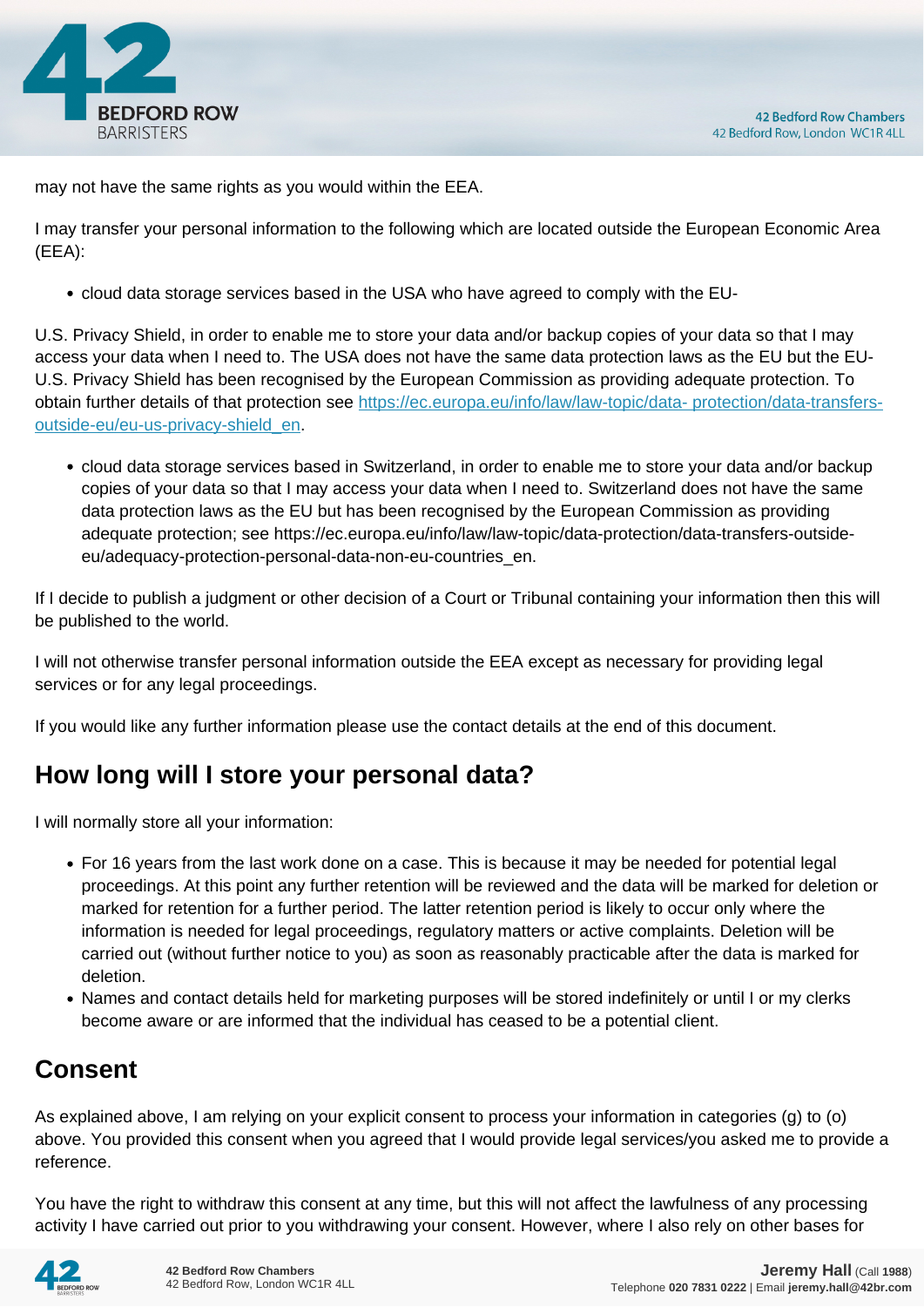

processing your information, you may not be able to prevent processing of your data. For example, if you have asked me to work for you and I have spent time on your case, you may owe me money which I will be entitled to claim.

If there is an issue with the processing of your information, please contact my clerks using the contact details below.

# **Your Rights**

Under the GDPR, you have a number of rights that you can exercise in certain circumstances. These are free of charge. In summary, you may have the right to:

- Ask for access to your personal information and other supplementary information;
- Ask for correction of mistakes in your data or to complete missing information I hold on you;
- Ask for your personal information to be erased, in certain circumstances;
- Receive a copy of the personal information you have provided to me or have this information sent to a third party. This will be provided to you or the third party in a structured, commonly used and machine readable format, e.g. a Word file;
- Object at any time to processing of your personal information for direct marketing;
- Object in certain other situations to the continued processing of your personal information;
- Restrict my processing of your personal information in certain circumstances;
- Request not to be the subject to automated decision-making which produces legal effects that concern you or affects you in a significant way.

If you want more information about your rights under the GDPR please see the Guidance from the Information Commissioners Office on Individual's rights under the GDPR.

If you want to exercise any of these rights, please:

- Use the contact details at the end of this document;
- I may need to ask you to provide other information so that you can be identified;
- Please provide a contact address so that you can be contacted to request further information to verify your identity;
- Provide proof of your identity and address;
- State the right or rights that you wish to exercise.

I will respond to you within one month from when I receive your request.

# **Marketing Emails**

Please note if you wish to unsubscribe from any marketing emails that you have previously received and/or signed up for, you can do so by emailing: clerks@42br.com

Please note it may take up to 30 days for this to become effective.